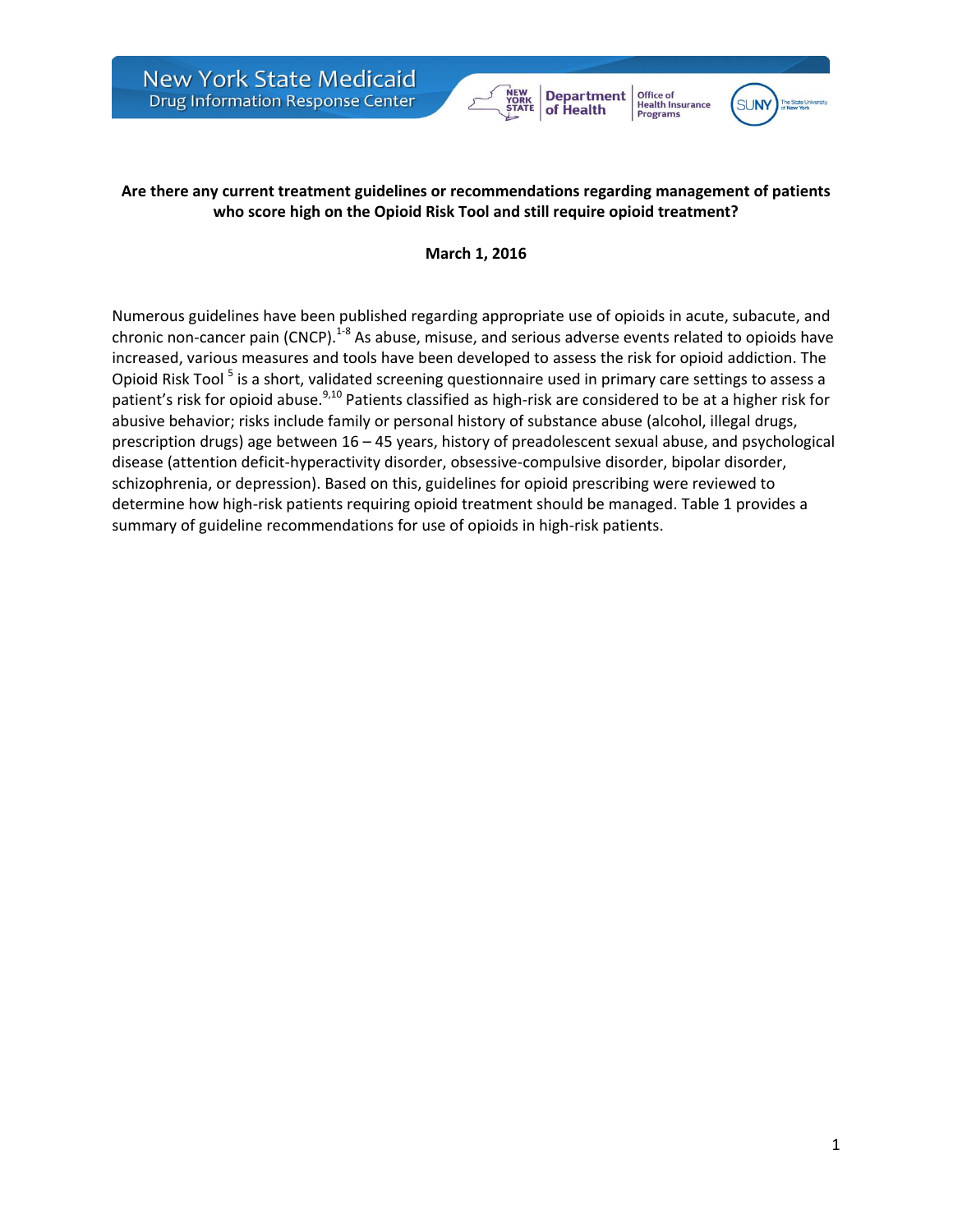

(SUNY

## **Table 1: Guideline recommended treatment for high-risk patients. 1-8**

| <b>Guideline</b>            | <b>Recommendations</b>                                                                                            |
|-----------------------------|-------------------------------------------------------------------------------------------------------------------|
| $ACOEM (2014)^6$            | -Considerable caution is recommended for use of opioids in patients with risk factors (psychiatric disorders,     |
|                             | substance abuse history, alcohol use) due to risk for adverse events, overdose, and death                         |
|                             | -Comprehensive history/physical exam, informed consent, treatment agreements, drug screening, and attempts        |
|                             | at tapering are recommended                                                                                       |
|                             | -Acute pain: opioids are not recommended unless other agents such as NSAIDs have failed; use lowest effective     |
|                             | dose of SAO (as needed dosing preferred); use adjunctively with NSAID/APAP; LAOs not recommended; taper           |
|                             | after 1-2 weeks                                                                                                   |
|                             | -Subacute (1-3 months) and CNCP (>3 months): opioids should only be used after failure of other evidence-based    |
|                             | approaches to improve function; UDTs are recommended at baseline and randomly at least 2-4 times/year;            |
|                             | additional monitoring for high-risk patients is not addressed                                                     |
| NYC DOH (2013) <sup>4</sup> | -Note: guideline focused on ED discharge opioid prescribing                                                       |
|                             | -Recommends use of validated screening tools to assess for abuse/misuse; states that a history of a substance use |
|                             | disorder should not exclude patients from receiving an opioid for acute pain; recommends referral for treatment   |
|                             | of dependence/addiction                                                                                           |
|                             | -Does not address how high-risk patients should be managed                                                        |
| ASIPP (2012) <sup>7,8</sup> | -Cites APS guidelines (see below) for treatment of high-risk patients                                             |
|                             | -Monitoring of high-risk patients: UDTs every 3-6 months; PMP 4 times/year; avoid opioid or use low doses (10 mg  |
|                             | MED); avoid dose escalations; rarely use >50 mg MED; patients displaying aberrant behaviors should be weaned      |
|                             | off                                                                                                               |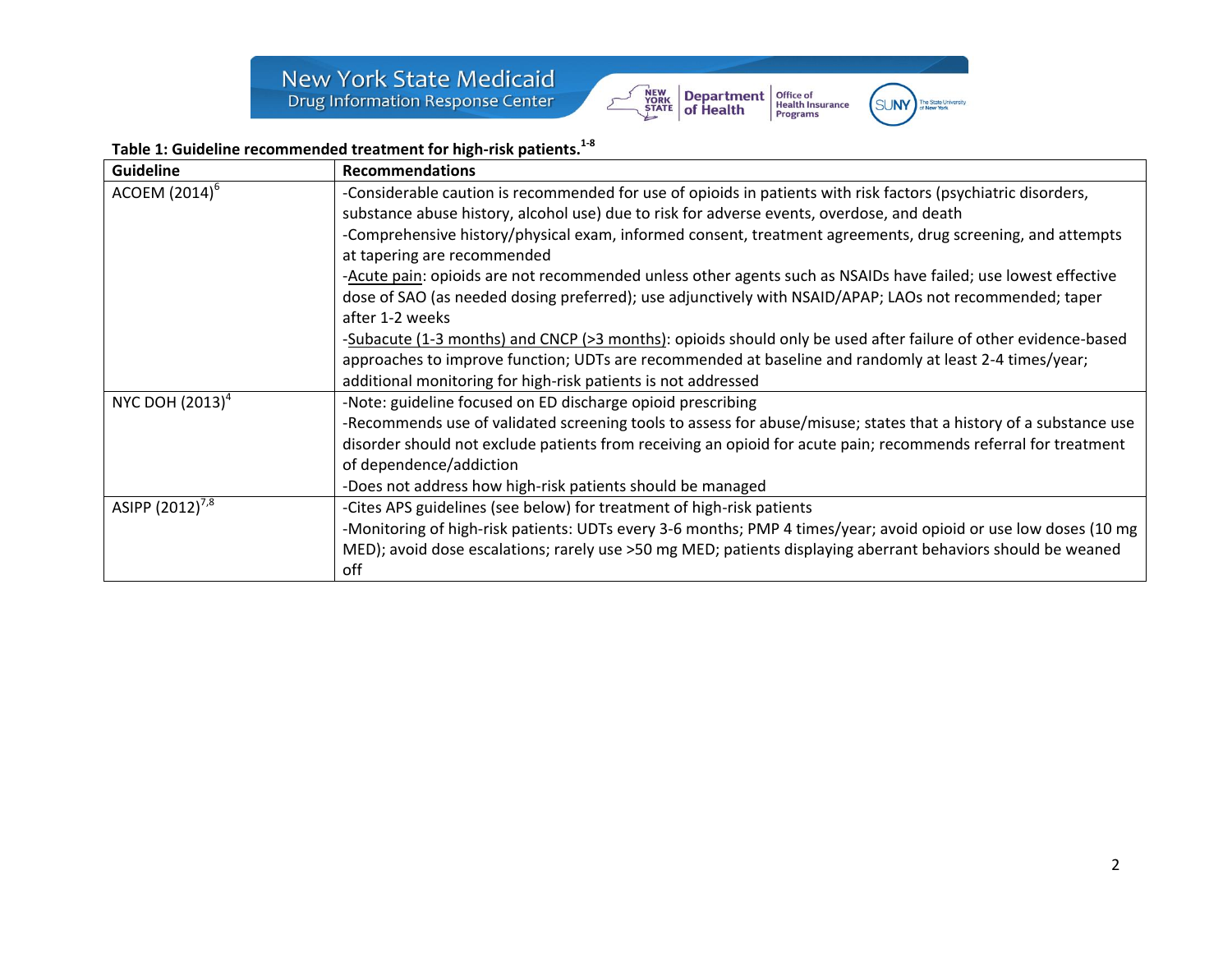New York State Medicaid<br>Drug Information Response Center





| <b>Guideline</b>                           | <b>Recommendations</b>                                                                                                                                                                                                                                                                                                                                                                                                                                                                                                                                                                                                                                                                                                                                                                                                |
|--------------------------------------------|-----------------------------------------------------------------------------------------------------------------------------------------------------------------------------------------------------------------------------------------------------------------------------------------------------------------------------------------------------------------------------------------------------------------------------------------------------------------------------------------------------------------------------------------------------------------------------------------------------------------------------------------------------------------------------------------------------------------------------------------------------------------------------------------------------------------------|
| SAMHSA TIP 54 (2012) <sup>3</sup>          | -Patients with active opioid addiction and CNCP: initiate addiction treatment; defer opioids/analgesia or initiate a<br>trial of opioid weaning; continue opioids only if patient initiates substance abuse treatment<br>-Patients in recovery: continue opioid if currently receiving or initiate non-opioid treatment; recommends non-<br>pharmacologic treatments (CBT, exercise, etc.), reconditioning based on functional impairment; treatment of<br>psychiatric/sleep conditions; only initiate opioid if potential benefit outweighs risk; continue only as long as<br>beneficial<br>-Initiate an opioid with minimal rewarding properties such as codeine or tramadol; avoid high doses; if high<br>potency opioids are needed, use a slow-onset/prolonged duration agent; avoid agents that are injected or |
|                                            | are easily converted to forms that are abused<br>- Comprehensive history/physical exam, informed consent, written opioid treatment agreements, education of<br>patients/family regarding treatment options/goals/outcomes are recommended<br>-Monitoring: regular visit intervals (high-risk patients may require weekly visits), documentation of treatment<br>details and results; reassessment of pain scores/level of function. Prescribers should control the medication<br>supply (e.g., prescriptions with small quantities, use of pill counts), and conduct UDTs<br>-Complicated cases may benefit from a team approach (addiction specialist, PCP, pharmacist, etc.)                                                                                                                                        |
| Washington State Interagency<br>$(2010)^2$ | -High-risk patients may receive opioids, but require additional monitoring: frequent reassessment of pain,<br>function, aberrant behaviors; decreasing the number of doses prescribed; increased frequency of UDTs (up to 3-<br>$4$ /year)                                                                                                                                                                                                                                                                                                                                                                                                                                                                                                                                                                            |
| VA/DoD $(2010)^1$                          | -High-risk patients: initiate trial of an as-needed opioid with frequent monitoring and follow-up; consider<br>consultation with a specialist for patients with psychiatric disorders, receiving treatment for a substance abuse<br>disorder<br>-All patients should receive informed consent, opioid treatment agreement, documentation of treatment plan,<br>and follow-up<br>-Difficult patients: refer to an addiction or pain specialist                                                                                                                                                                                                                                                                                                                                                                         |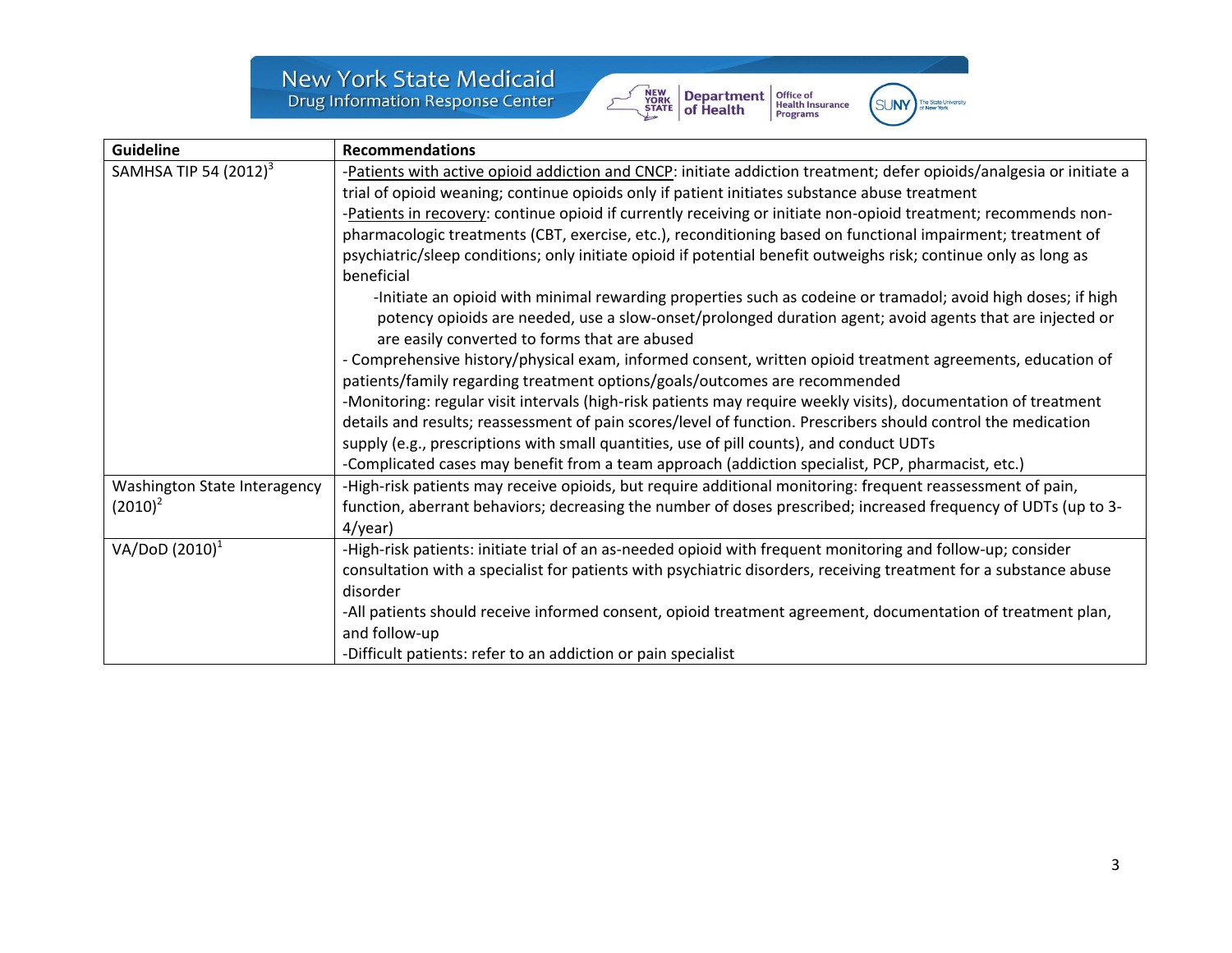**New York State Medicaid Drug Information Response Center** 



**Office of<br>Health Insurance** 

Programs

**SUNY** 



ACOEM=American College of Occupational and Environmental Medicine; APAP=acetaminophen; APS=American Pain Society; ASIPP=American Society of Interventional Pain Physicians; CBT=cognitive behavioral therapy; CNCP=chronic non-cancer pain; DOH=Department of Health; ED=emergency department; LAO=long-acting opioid; MED=morphine equivalent dose; NSAID=non-steroidal anti-inflammatory drug; NYC=New York City; PCP=primary care provider; PMP=prescription monitoring program; SAMHSA=Substance Abuse and Mental Health Services Administration; SAO=short-acting opioid; TIP=Treatment Improvement Protocols; UDT=urinary drug test; VA/DoD=Department of Veterans Affairs & Department of Defense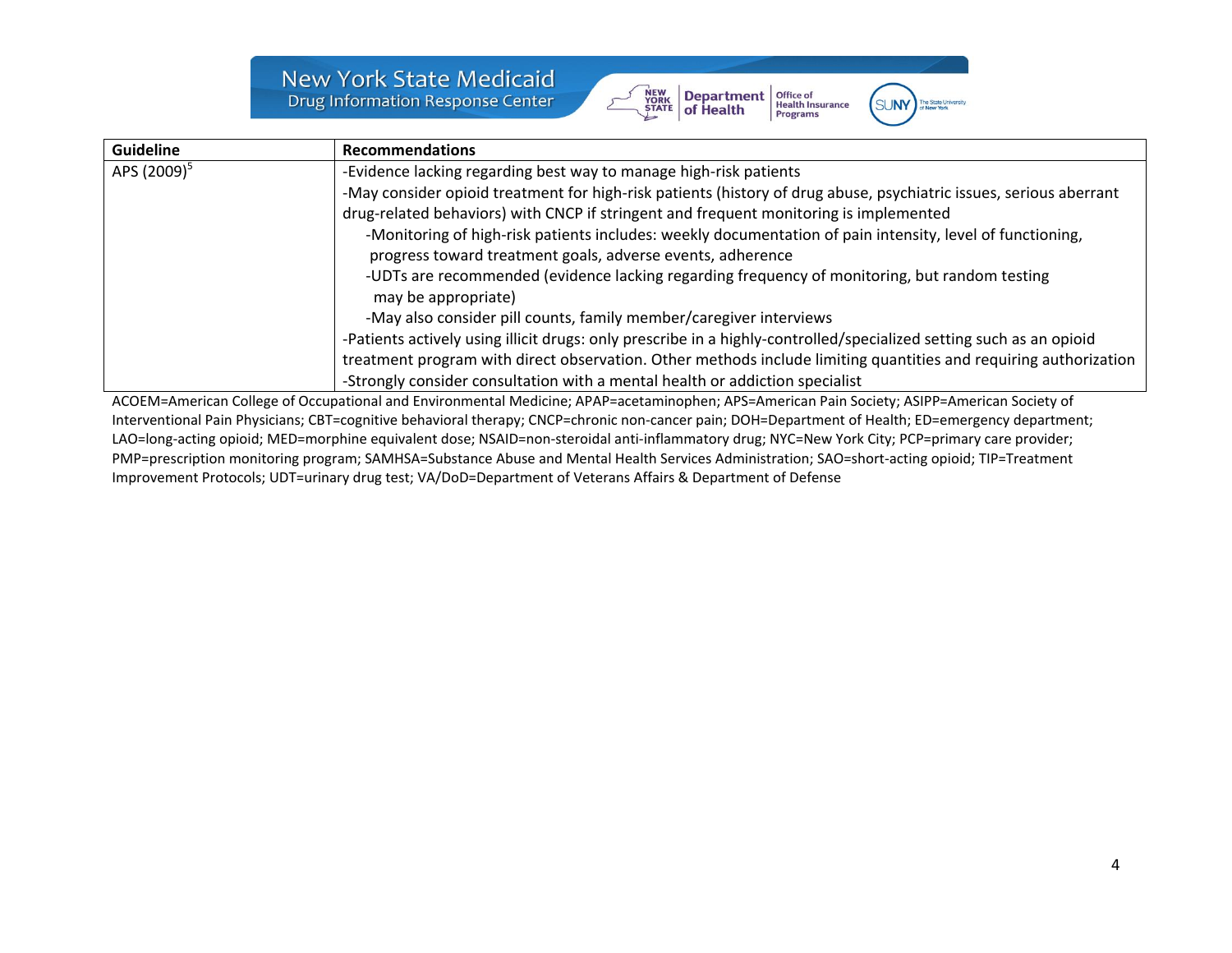In summary, the reviewed guidelines recommend that patients who are classified as high-risk may be considered for opioid treatment after careful evaluation.<sup>1-8</sup> Important measures to conduct or implement prior to initiating opioid treatment include performing a comprehensive history/physical examination, obtaining informed consent, institution of an opioid treatment agreement, and patient/family education regarding treatment goals, options, and outcomes. Frequent monitoring and follow-up are also essential for high-risk patients and should include regular office visits (as frequently as weekly), documentation of treatment, reassessment of pain scores/level of function, and urinary drug tests. Other tools include controlling the medication supply (prescribing small quantities), $^{2,3}$  pill counts,<sup>3,5</sup> family/caregiver interviews,<sup>3,5</sup> trial with an as-needed short-acting opioid,<sup>1</sup> use of low doses (10 mg morphine equivalent dose),  $57/8$  use of minimal-rewarding opioids (codeine, tramadol),  $3$ avoidance of dose escalation/high doses/injectable products,<sup>3,5,7,8</sup> use of slow-onset/prolonged duration agents if high potency opioids are needed,<sup>3</sup> attempts at opioid tapering,<sup>6</sup> and adjunctive use of nonsteroidal anti-inflammatory agents or acetaminophen.<sup>6</sup> In addition, prescribers should consider referring complicated patients, including those with active addiction, to pain and/or addiction specialists. $^{1,3,4}$ 

NEW<br>YORK<br>STATE

**Department**<br>of Health

Office of<br>Health Insurance

**Programs** 

**SLINN** 

## **References:**

- **1.** Veterans Affairs and Department of Defense clinical practice guideline for management of opioid therapy for chronic pain. 2010; [http://www.va.gov/painmanagement/docs/cpg\\_opioidtherapy\\_fulltext.pdf.](http://www.va.gov/painmanagement/docs/cpg_opioidtherapy_fulltext.pdf) Accessed February 3, 2016.
- **2.** Washington State interagency guideline on opioid dosing for chronic non-cancer pain. 2010; [http://www.agencymeddirectors.wa.gov/files/opioidgdline.pdf.](http://www.agencymeddirectors.wa.gov/files/opioidgdline.pdf) Accessed February 3, 2016.
- **3.** Substance Abuse and Mental Health Services Administration (SAMHSA) TIP 54: Managing chronic pain in adults with or in recovery from substance abuse disorders. 2012; [http://store.samhsa.gov/shin/content//SMA12-4671/TIP54.pdf.](http://store.samhsa.gov/shin/content/SMA12-4671/TIP54.pdf) Accessed February 3, 2016.
- **4.** New York City Department of Health emergency department discharge opioid prescribing guidelines. 2013; [http://www.nyc.gov/html/doh/html/hcp/drug-opioid-guidelines.shtml.](http://www.nyc.gov/html/doh/html/hcp/drug-opioid-guidelines.shtml) Accessed February 3, 2016.
- **5.** Chou R, Fanciullo GJ, Fine PG, et al. Clinical guidelines for the use of chronic opioid therapy in chronic noncancer pain. *The journal of pain : official journal of the American Pain Society.* Feb 2009;10(2):113-130.
- **6.** Hegmann KT, Weiss MS, Bowden K, et al. American College of Occupational and Environmental Medicine (ACOEM) practice guidelines: opioids for treatment of acute, subacute, chronic, and postoperative pain. *Journal of occupational and environmental medicine / American College of Occupational and Environmental Medicine.* Dec 2014;56(12):e143-159.
- **7.** Manchikanti L, Abdi S, Atluri S, et al. American Society of Interventional Pain Physicians (ASIPP) guidelines for responsible opioid prescribing in chronic non-cancer pain: Part 2--guidance. *Pain physician.* Jul 2012;15(3 Suppl):S67-116.
- **8.** Manchikanti L, Abdi S, Atluri S, et al. American Society of Interventional Pain Physicians (ASIPP) guidelines for responsible opioid prescribing in chronic non-cancer pain: Part I--evidence assessment. *Pain physician.* Jul 2012;15(3 Suppl):S1-65.
- **9.** U.S. Food and Drug Administration (FDA). FDA approves Opsumit® to treat pulmonary arterial hypertension. 2013;

[http://www.fda.gov/NewsEvents/Newsroom/PressAnnouncements/ucm371362.htm.](http://www.fda.gov/NewsEvents/Newsroom/PressAnnouncements/ucm371362.htm) Accessed October 29, 2013.